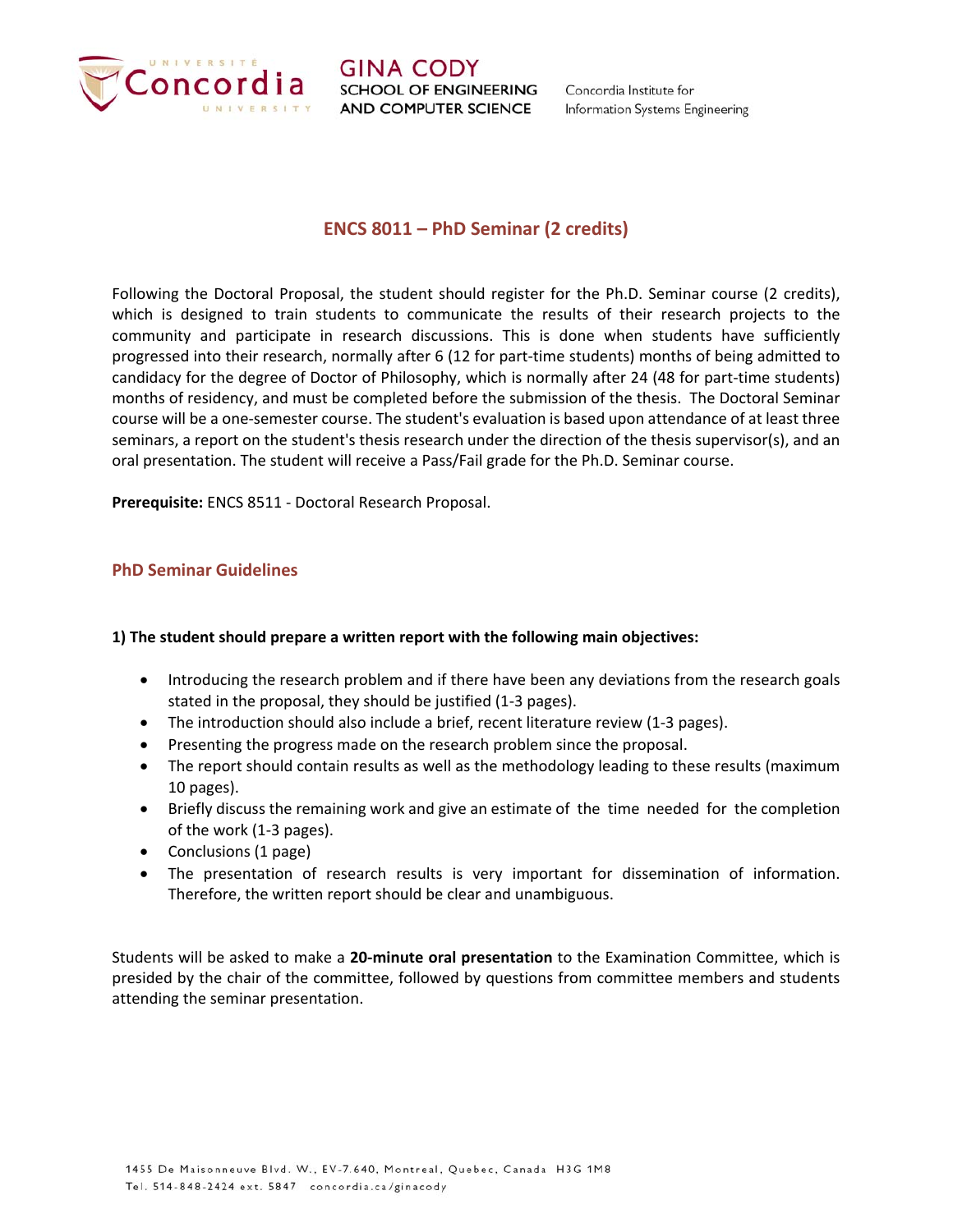#### **The Format of the Report**

- A student may use an appropriate style manual (e.g. LaTex) as specified by the supervisor.
- The report should be typed using an 11- or 12-point "Times New Roman" font with 1.5 line spacing.
- The main body of the written report (all chapters and appendices) should be at most 20 pages, including figures, tables ….
- The written report format may follow the following suggested outline:

Cover Page Abstract Table of Contents List of Symbols List of Abbreviations

**Chapter 1** Introduction Problem Statement Motivation/Applications (important for the non‐specialists) Objectives/Problems Basic Assumption/Limitations Recent Literature Review

#### **Chapter 2** Background

 Different sections as appropriate to building the theoretical background for the topic emphasizing the most recent activities relevant to the subject.

**Chapter 3** Recent Research Activities Numerical/Measured Results and discussions

**Chapter 4** Future Work and Conclusions A detailed revised research plan of action and expected milestones Potential Implications to knowledge/theory/practice References Appendices

#### **2) The Presentation consists of three parts:**

- The student will have **20 minutes** for his/her presentation.
- Then, the question period will start.
- Finally, registered students in ENCS 8011 will have a chance to ask questions.